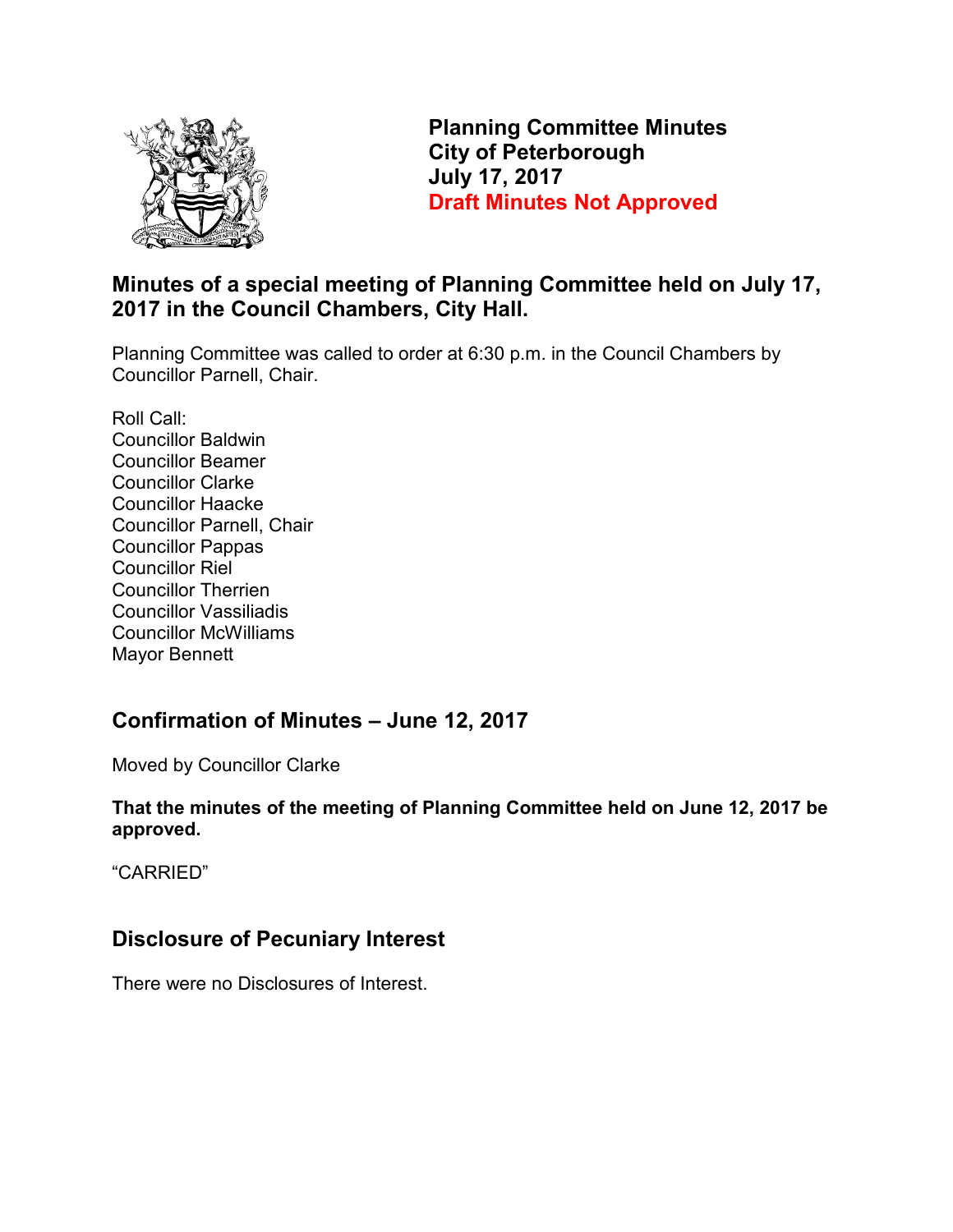Moved by Councillor Clarke

**That the agenda be amended, and that item 6 is the first item on the agenda.** 

"CARRIED"

#### **Director, Planning and Development Services Report PLPD17-036 World Town Planning Day Presentation**

Kevin Duguay, Rotary Club of Peterborough, introduced Rhiannon Gilbart, who provided a presentation on World Town Planning Day.

Moved by Councillor Therrien

**That Council approve the recommendation outlined in Report PLPD17-036 dated July 17, 2017, of the Director, Planning and Development Services, as follows:** 

**That Council receive a presentation regarding the results of the May 3, 2017 World Town Planning Day event at the July 17, 2017 Planning Committee meeting.** 

"CARRIED"

#### **Public Meeting under The Planning Act Director, Planning and Development Services Report PLPD17-034 1657 College Park Drive Zoning By-law Amendments**

Caroline Kimble, Planner, Land Use, provided a presentation on Report PLPD17-034.

No one spoke in support of, or in opposition to, the application.

Don McPherson, 1810 Brealey Drive, agent for the applicant, spoke to the application.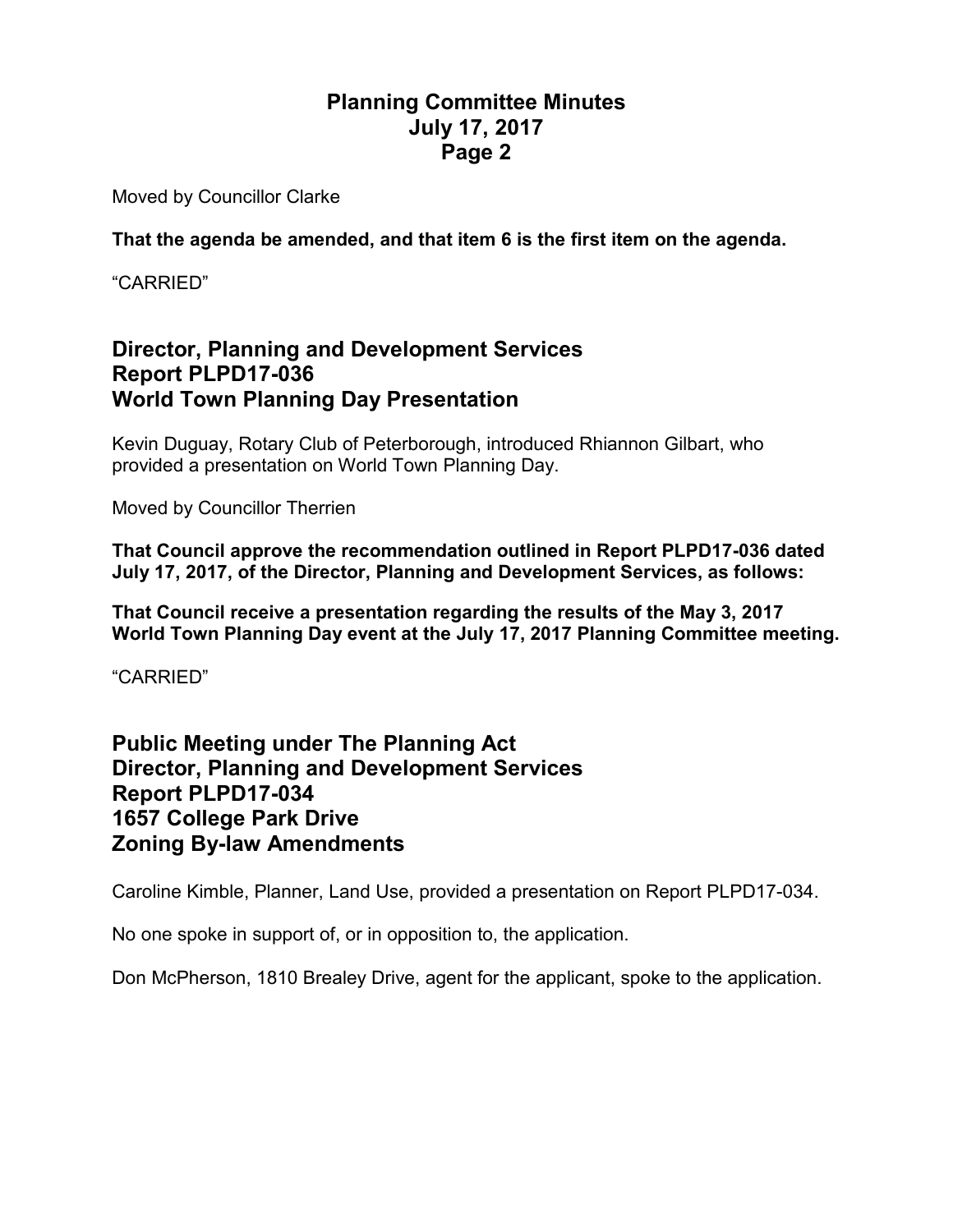Moved by Councillor Pappas

**That Council approve the recommendations outlined in Report PLPD17-034 dated July 17, 2017, of the Director, Planning and Development Services, as follows:** 

- **a) That the subject property be rezoned from D.2 Development District to R.1, 1f, 2e 'H' – Residential District in accordance with Exhibit 'C' attached to Report PLPD17-034; and**
- **b) That the 'H' Holding Symbol be removed subject to the removal of the 0.3 m reserve abutting the College Park Drive lot line (Block 129, Plan 45M-126) and the land being dedicated as a public highway known as College Park Drive, at the applicant's expense, to allow legal access to College Park Drive.**

"CARRIED"

#### **Director, Planning and Development Services Report PLPD17-032 Master Plan – Trent Research and Innovation Park**

Malcolm Hunt, Steering Committee Chairman, provided a presentation on Report PLPD17-032. President Leo Groarke, Trent University, addressed Council on the Trent Research and Innovation Park.

Moved by Councillor Clarke

**That Council approve the recommendations outlined in Report PLPD17-032 dated July 17, 2017, of the Director, Planning & Development Services, as follows:** 

- **a) That the Master Plan for the Trent Research and Innovation Park, dated April 2017 and attached to Report PLPD17-032 as Exhibit A , be adopted as the framework for the physical development of the Trent Research and Innovation Park;**
- **b) That the Master Plan be regarded as a dynamic document where adjustments can be made by the City to account for changing market conditions, investment requirements, and the introduction of new information that promotes a more responsive development;**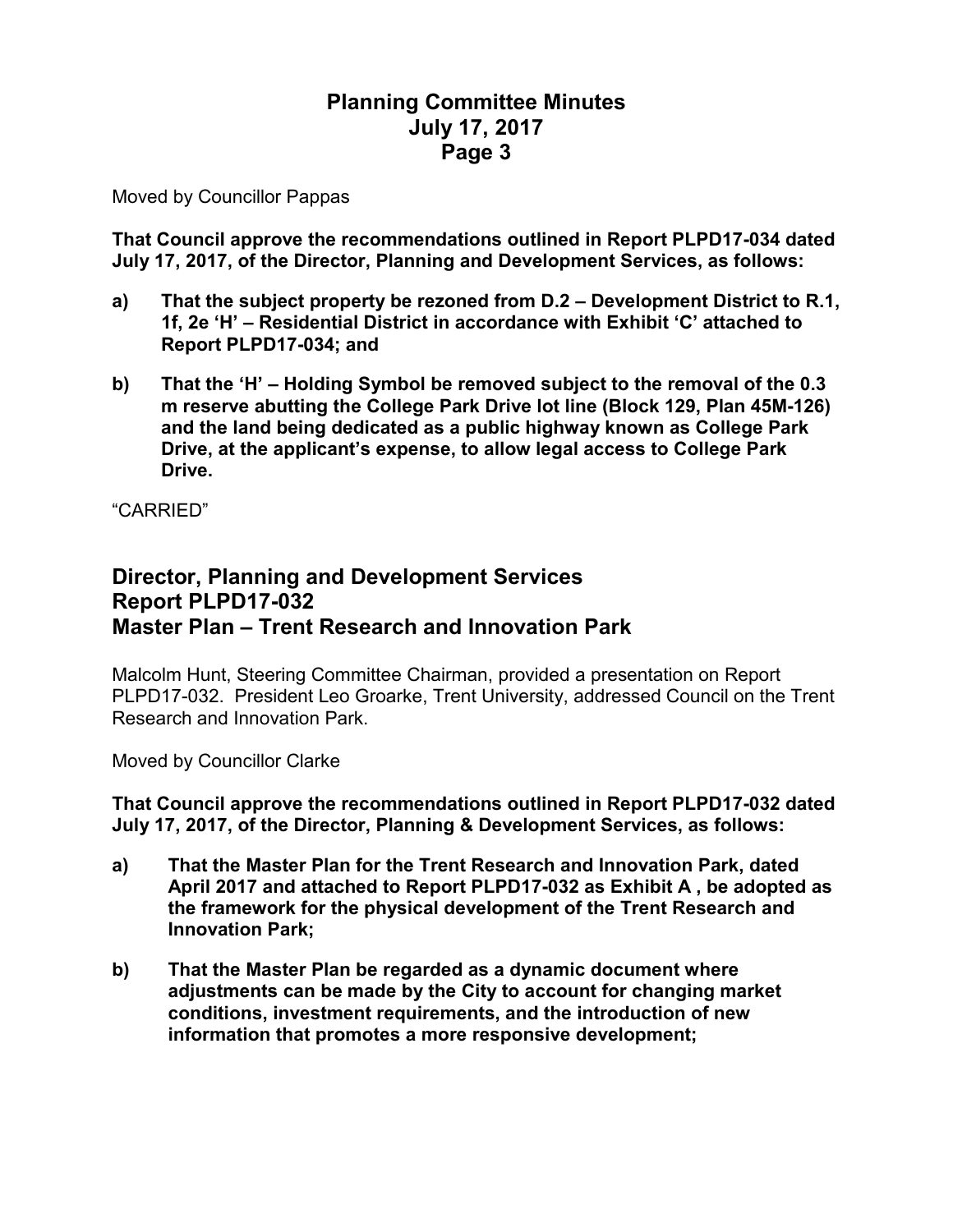- **c) That the conclusions of Trent's Indigenous Consultation process, sponsored by the City of Peterborough, be included as an addendum to the Master Plan where the conclusions have specific relevance to the Trent Research and Innovation Park site; and**
- **d) That section 3(a) of By-law 11-081, being a by-law delegating site plan approval authority, be amended to include the Trent Research and Innovation Park as a planned industrial park similar to Major Bennett Industrial Park and Peterborough Industrial Park where site plan approval is delegated to the Director of Planning and Development Services.**

"CARRIED"

#### **Public Meeting under the Planning Act Director, Planning and Development Services Report PLPD17-033 Draft Plan of Subdivision Application 15T-17502 – Trent Research and Innovation Park Part of 3900 Nassau Mills Road**

Brad Appleby, Planner, Subdivision Control and Special Projects, spoke to Report PLPD17-033.

Victoria Belbin, 520 Settler's Ridge, Trent Working Group, spoke in opposition to the application.

Debbie Jenkins, 6 Hague Street, Lakefield, spoke in opposition to the application.

John Cogland, 1490 Champlain Drive, spoke in opposition to the application.

Dr. Neil Emery, Trent University, spoke in support of the application.

Dr. Leo Groarke, Trent University, spoke in support of the application.

Moved by Councillor Haacke

#### **That Council approve the recommendations outlined in Report PLPD17-033 dated July 17, 2017, of the Director, Planning and Development Services, as follows:**

**a) That Draft Plan of Subdivision Approval for Plan 15T-17502, Project No. 16- 069, Sheet No. DP-1 dated April 20, 2017 and revised July 12, 2017 by Brook McIlroy Inc., be granted, subject to the Conditions of Draft Plan Approval attached to Report PLPD17-033, as Schedule 1; and,**